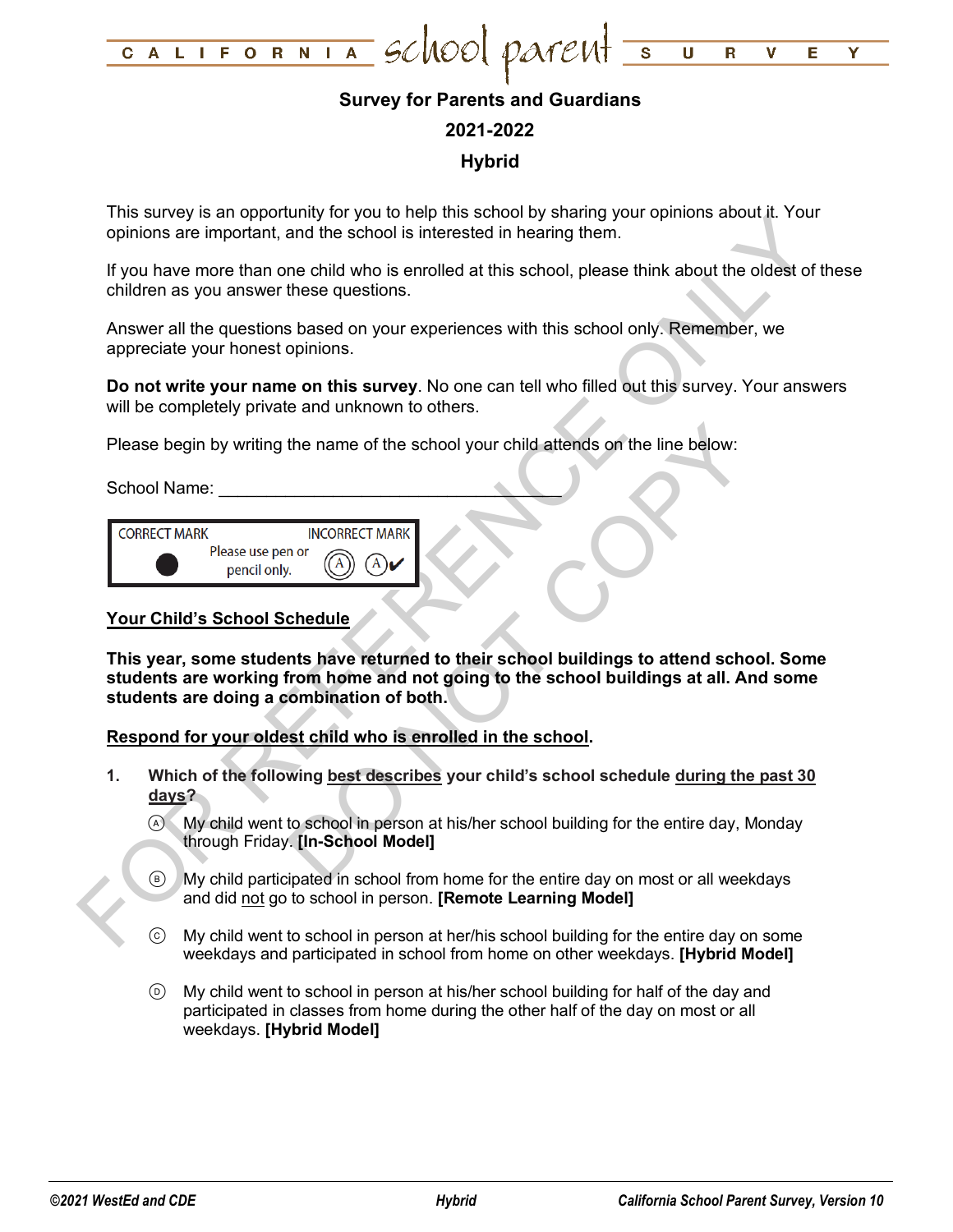#### LIFORNIA SCHOOL PATENT =  $\overline{\textsf{U}}$ C A  $\overline{\mathbf{R}}$  $\mathbf v$ Е Y

## **The following questions are about yourself and your child.**

- **2.** I am a…
	- $\alpha$  parent of the child enrolled at this school.
	- foster parent of the child enrolled at this school.
	- grandparent, other relative, and/or legal guardian of the child enrolled at this school.
	- not applicable, not sure, or decline to answer
- **3.** Is your child in any of these programs? *(Mark all that apply.)*
	- Special Education Program or has had an Individual Education Plan (IEP)
	- English Language Development (for children learning English)
- $\odot$  parent of the child enrolled at this school.<br>  $\odot$  foster parent of the child enrolled at this school.<br>  $\odot$  grandparent, other relative, and/or legal guardian of the child enrolled at this school.<br>  $\odot$  not ap tion Program or has had an Individual Education Plan (IEP)<br>age Development (for children learning English)<br>ented Education (GATE) or takes Honors/Advanced Placement cla<br>, not sure, or decline to answer<br>or ethnicity?<br>an or Gifted and Talented Education (GATE) or takes Honors/Advanced Placement classes
	- Not applicable, not sure, or decline to answer
	- **4.** What is your race or ethnicity?
		- American Indian or Alaska Native
		- Asian or Asian American
		- Black or African American (Not Hispanic or Latinx)
		- (b) Filipino
		- Hispanic or Latinx
		- Native Hawaiian or Pacific Islander
		- White (Not Hispanic/Latinx)
		- (F) Two or more races/ethnicities
		- $\cap$  Not applicable, not sure, or decline to answer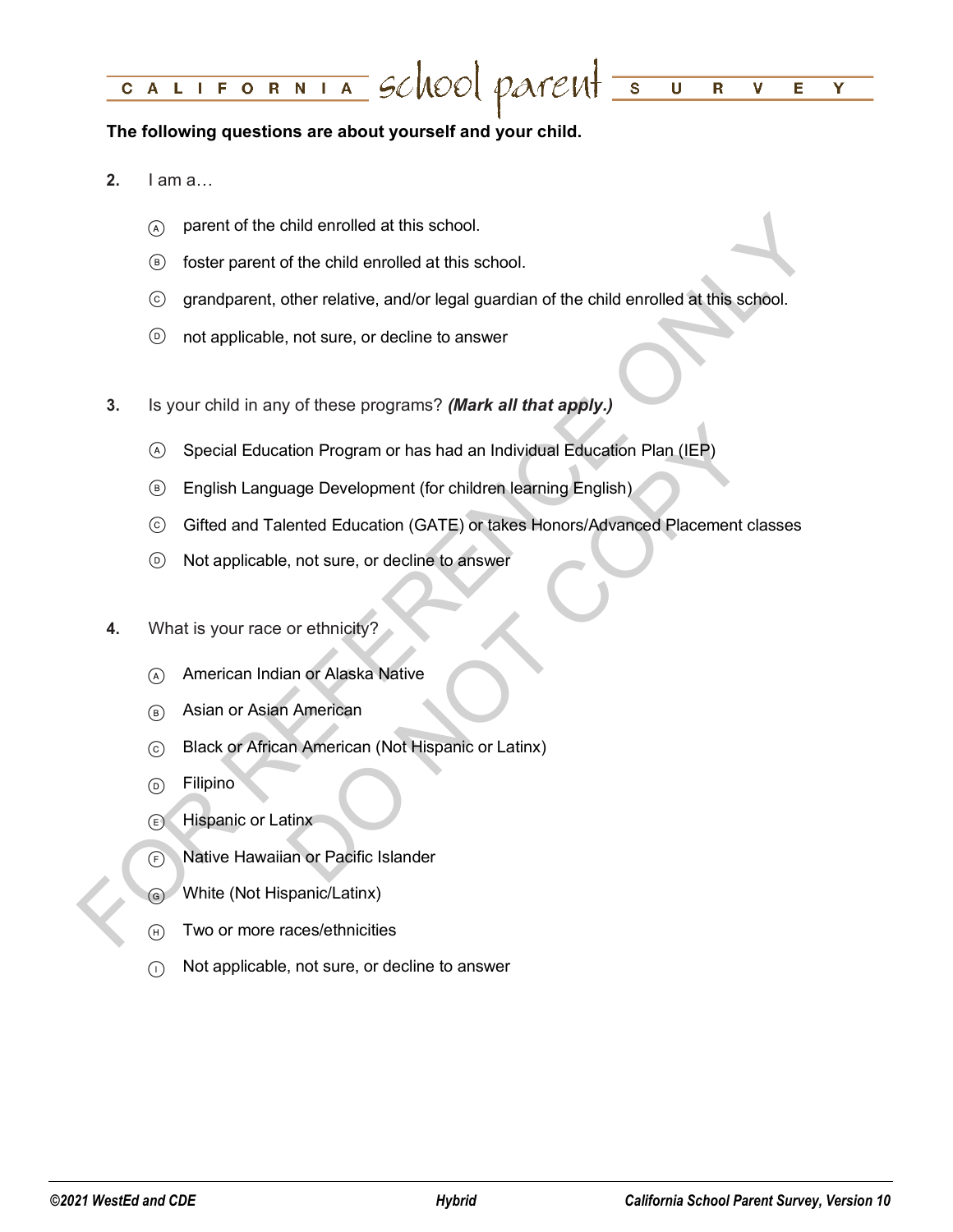#### LIFORNIA SCHOOL PATENT 5  $\overline{\mathsf{U}}$  $C$   $A$  $\overline{\mathbf{R}}$ V E Ÿ

**5.** In what grade is your child?

| $\mathcal{A}$ | Pre-/Transitional Kindergarten | (ତ) 5 <sup>th</sup> grade           |     | 10 <sup>th</sup> grade |
|---------------|--------------------------------|-------------------------------------|-----|------------------------|
| (B)           | Kindergarten                   | $(h)$ 6 <sup>th</sup> grade         | (м) | 11 <sup>th</sup> grade |
|               | $\odot$ 1 <sup>st</sup> grade  | $\bigcirc$ 7 <sup>th</sup> grade    | (N) | 12 <sup>th</sup> grade |
| (D)           | 2 <sup>nd</sup> grade          | $\circled{)}$ 8 <sup>th</sup> grade |     | Other                  |
|               | $(E)$ 3 <sup>rd</sup> grade    | $(k)$ 9 <sup>th</sup> grade         |     | Ungraded               |

- $(A)$  No
- $(B)$  Yes 1 day a week
- $\circledcirc$  Yes 2 days a week
- $\circledcirc$  Yes 3 days a week
- $(E)$  Yes 4 days a week
- $F$  Yes 5 days a week

# **Based on your experience, how strongly do you agree or disagree with the following statements about this school?**

|     | $\odot$                   | $1st$ grade                                                                                                                                                                   | $(\mathsf{I})$ | $7th$ grade           |                |            | 12 <sup>th</sup> grade<br>$\circledR$ |                  |
|-----|---------------------------|-------------------------------------------------------------------------------------------------------------------------------------------------------------------------------|----------------|-----------------------|----------------|------------|---------------------------------------|------------------|
|     | $^{\copyright}$           | $2nd$ grade                                                                                                                                                                   | ⊙              | 8 <sup>th</sup> grade |                |            | Other<br>$\circledcirc$               |                  |
|     | ⊕                         | $3rd$ grade                                                                                                                                                                   | $^\circledR$   | $9th$ grade           |                |            | Ungraded<br>$^{\copyright}$           |                  |
|     | $\bigodot$                | $4th$ grade                                                                                                                                                                   |                |                       |                |            |                                       |                  |
| 6.  |                           | Does one or more of your children participate in this school's afterschool program? (Respond<br>for your child that most frequently participates in the afterschool program.) |                |                       |                |            |                                       |                  |
|     |                           | No                                                                                                                                                                            |                |                       |                |            |                                       |                  |
|     | $\circledast$             | Yes - 1 day a week                                                                                                                                                            |                |                       |                |            |                                       |                  |
|     | $\circled{c}$             | $Yes - 2 days a week$                                                                                                                                                         |                |                       |                |            |                                       |                  |
|     | $\circledcirc$            | $Yes - 3 days a week$                                                                                                                                                         |                |                       |                |            |                                       |                  |
|     | $\left(\mathsf{E}\right)$ | Yes - 4 days a week                                                                                                                                                           |                |                       |                |            |                                       |                  |
|     | (F)                       | Yes - 5 days a week                                                                                                                                                           |                |                       |                |            |                                       |                  |
|     |                           |                                                                                                                                                                               |                |                       |                |            |                                       |                  |
|     |                           | Based on your experience, how strongly do you agree or disagree with the following<br>statements about this school?                                                           |                |                       |                |            |                                       |                  |
|     |                           | This school                                                                                                                                                                   |                | Strongly<br>Agree     | Agree          | Disagree   | Strongly<br>Disagree                  | Don't<br>Know/NA |
| 7.  |                           | promotes academic success for all students.                                                                                                                                   |                | $\odot$               | $\circledcirc$ | $_{\odot}$ | $^{\circledR}$                        | $\circlede$      |
| 8.  |                           | treats all students with respect.                                                                                                                                             |                | $\odot$               | $^{\circledR}$ | $_{\odot}$ | $^{\circledR}$                        | $\circlede$      |
| 9.  |                           | gives all students opportunities to "make a<br>difference" by helping other people, the<br>school, or the community.                                                          |                | $\odot$               | $^{\circledR}$ | $_{\odot}$ | $^{\copyright}$                       | $^{\circledR}$   |
| 10. |                           | keeps me well-informed about school<br>activities.                                                                                                                            |                | $\circledcirc$        | $\circledcirc$ | $\odot$    | $\circledcirc$                        | $\circlede$      |
| 11. |                           | provides quality counseling or other ways to<br>help students with social or emotional needs.                                                                                 |                | $\circledcirc$        | $\circledcirc$ | $\odot$    | $\circledcirc$                        | $\circlede$      |
| 12. |                           | is a supportive and inviting place for students<br>to learn.                                                                                                                  |                | $\odot$               | $\circledcirc$ | $\odot$    | $^{\copyright}$                       | $\circlede$      |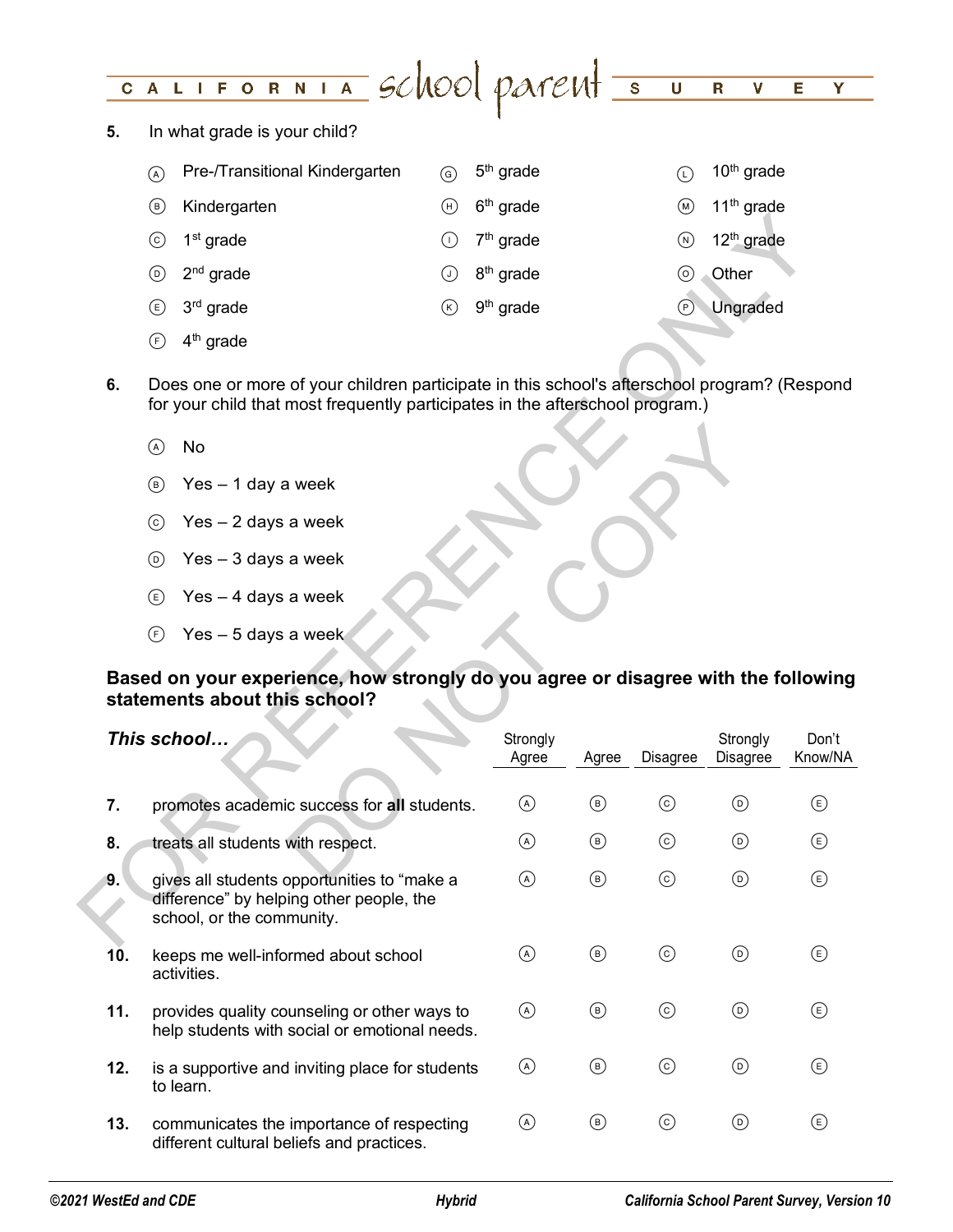### CALIFORNIA SCHOOL PATENT 5  $\overline{\mathsf{U}}$  $\overline{\mathbf{R}}$ V Е Y

# **Based on your experience, how strongly do you agree or disagree with the following statements about this school?**

|     | This school                                                                                   | Strongly<br>Agree | Agree                                | Disagree | Strongly<br>Disagree              | Don't<br>Know/NA          |
|-----|-----------------------------------------------------------------------------------------------|-------------------|--------------------------------------|----------|-----------------------------------|---------------------------|
| 14. | provides instructional materials that reflect my<br>child's culture, ethnicity, and identity. | $\odot$           | $\circledcirc$                       | $\odot$  | $\odot$                           | $\bigcirc$                |
| 15. | enforces school rules equally for my child and<br>all students.                               | $\circledcirc$    | $^{\circledR}$                       | (c)      | $_{\textcircled{\scriptsize{1}}}$ | $^{\circledR}$            |
| 16. | has quality programs for my child's talents,<br>gifts, or special needs.                      | $\odot$           | $^{\circledR}$                       | <u>ල</u> | $^{\copyright}$                   | $\bigcirc$                |
| 17. | is a safe place for my child.                                                                 | $\odot$           | $^\copyright$                        | $\odot$  | $\odot$                           | $\bigcirc$                |
| 18. | promptly responds to my phone calls,<br>messages, or e-mails.                                 | $\circledcirc$    | $\circledcirc$                       | $\odot$  | $\odot$                           | $\bigcirc$                |
| 19. | encourages me to be an active partner with<br>the school in educating my child.               | $\odot$           | $\circledcirc$                       | $\odot$  | $^{\circledR}$                    | $\bigcirc$                |
| 20. | actively seeks the input of parents before<br>making important decisions.                     | $^\copyright$     | $^\circledR$                         | $\odot$  | $\odot$                           | $\bigcirc$                |
| 21. | has clean and well-maintained facilities and<br>properties.                                   | $\circledcirc$    | $^{\circledR}$                       | $\odot$  | $\odot$                           | $\bigcirc$                |
| 22. | provides high quality instruction to my child.                                                | $\circledcirc$    | $^{\circledR}$                       | $\odot$  | $\circledcirc$                    | $\bigcirc$                |
| 23. | motivates students to learn.                                                                  | $\circledcirc$    | $^{\circledR}$                       | $\odot$  | $\circledcirc$                    | $\bigcirc$                |
| 24. | has teachers who go out of their way to help<br>students.                                     | $\circledcirc$    | $^{\circledR}$                       | $\odot$  | $\odot$                           | $\circled$                |
| 25. | has adults who really care about students.                                                    | $\circledcirc$    | $^{\circledR}$                       | $\odot$  | $\circledcirc$                    | $\bigcirc$                |
| 26. | has high expectations for all students.                                                       | $\circledA$       | $^{\circledR}$                       | $\odot$  | $\odot$                           | $\left(\mathsf{E}\right)$ |
| 27. | encourages students to care about how<br>others feel.                                         | $\circledcirc$    | $\circled{\scriptstyle\mathsf{(B)}}$ | $\odot$  | $\odot$                           | $\bigcirc$                |

- **28.** Does this school ban tobacco use and vaping on school property and at school sponsored events?
	- (A) No
	- Yes
	- Don't know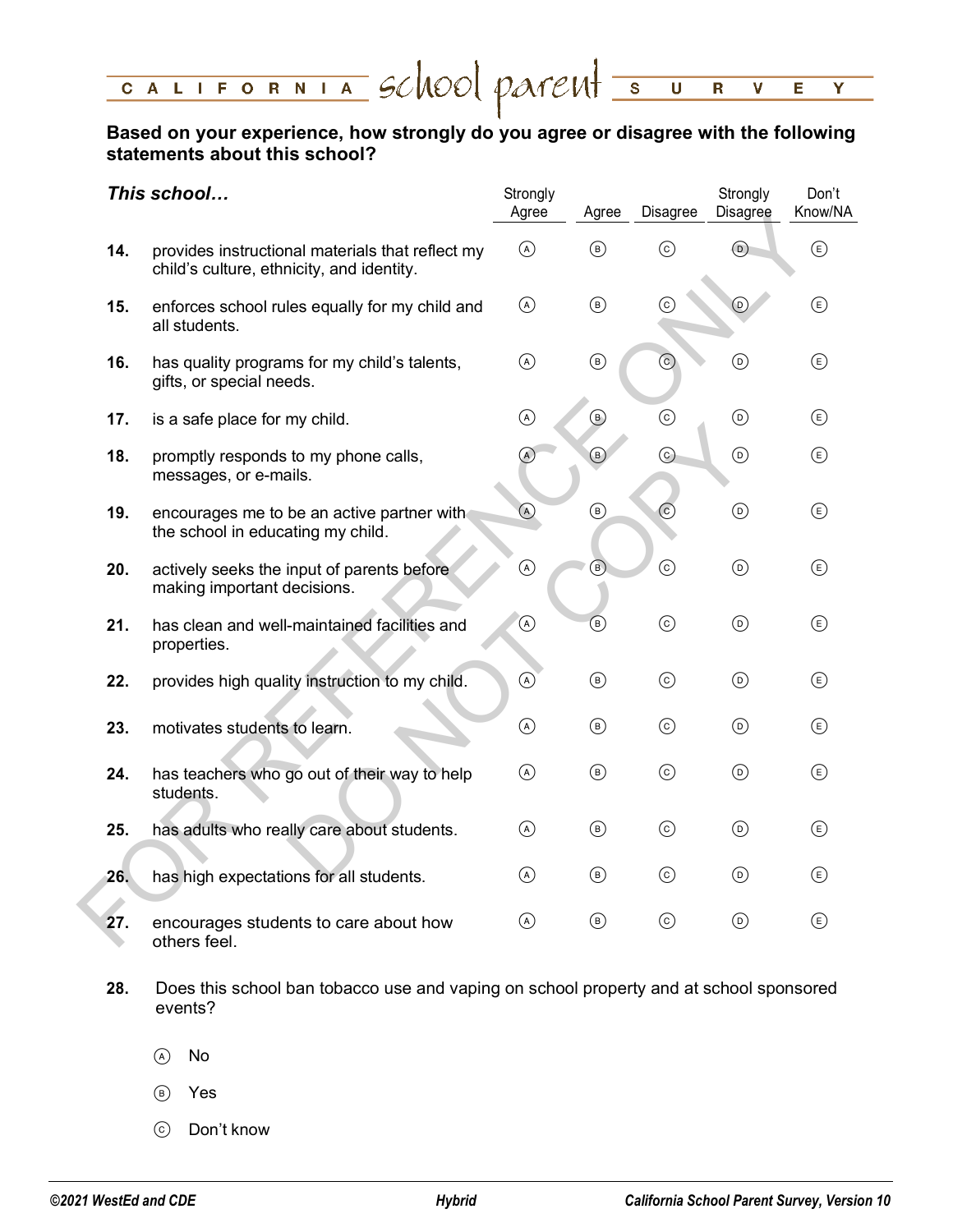#### CALIFORNIA SCHOOL PATENT 5  $\overline{\mathsf{U}}$  $\mathbf R$ V E Y

# **How strongly do you agree or disagree with the following statements about this school?**

|     |                                                                                          | Strongly<br>Agree | Agree                    | <b>Disagree</b> | Strongly<br><b>Disagree</b> | Don't<br>Know/NA |
|-----|------------------------------------------------------------------------------------------|-------------------|--------------------------|-----------------|-----------------------------|------------------|
| 29. | Teachers communicate with parents about<br>what students are expected to learn in class. | (A)               | (B)                      | (c)             | (D)                         | E)               |
| 30. | Parents feel welcome to participate at this<br>school.                                   | (A)               | (B)                      | (c)             | (D)                         | E)               |
| 31. | School staff treat parents with respect.                                                 | (A)               | $\rm \left(\rm B\right)$ | $\odot$         | (D)                         | E)               |
| 32. | School staff take parent concerns seriously.                                             | ( A )             | (B)                      | (c)             | (D)                         | $\mathsf{E}$     |

## **Since the beginning of this school year, has any adult in your child's household done any of the following things at your child's school?**

| 29.   | Teachers communicate with parents about<br>what students are expected to learn in class.                                                     | $\odot$      | $\circledcirc$ | $\odot$          | $_{\textcircled{\scriptsize{1}}}$ | €              |
|-------|----------------------------------------------------------------------------------------------------------------------------------------------|--------------|----------------|------------------|-----------------------------------|----------------|
| 30.   | Parents feel welcome to participate at this<br>school.                                                                                       | $\odot$      | $\circledcirc$ | (c)              | $\odot$                           | $\bigoplus$    |
| 31.   | School staff treat parents with respect.                                                                                                     | $\odot$      | $^{\circledR}$ | $\odot$          | $_{\textcircled{\scriptsize{1}}}$ | $\bigoplus$    |
| 32.   | School staff take parent concerns seriously.                                                                                                 | $\odot$      | $^{\circledR}$ | (c)              | $\odot$                           | $\bigoplus$    |
|       | Since the beginning of this school year, has any adult in your child's household<br>done any of the following things at your child's school? |              |                |                  |                                   |                |
|       |                                                                                                                                              |              |                | No.              |                                   | Yes            |
| 33.   | Participated in a meeting of the parent-teacher organization or<br>association.                                                              |              |                | $\odot$          |                                   | $^{\circledR}$ |
| 34.   | Participated in a regularly scheduled parent-teacher conference with<br>the child's teacher. [ELEMENTARY/MIDDLE ONLY]                        |              |                | $\odot$          |                                   | $^{\circledR}$ |
| 35.   | Participated in fundraising for the school.                                                                                                  |              |                | $\circled{A}$    |                                   | $^{\circledR}$ |
| 36.   | Served on a school committee.                                                                                                                |              |                | $\odot$          |                                   | $\circled{B}$  |
| 37.   | Met with a school counselor in person or remotely.                                                                                           |              |                | $\circledcirc$   |                                   | $^{\circledR}$ |
| year? | How well has this child's school been doing the following things during the school                                                           |              |                |                  |                                   |                |
|       |                                                                                                                                              | Very<br>Well | Just<br>Okay   | Not Very<br>Well | Does<br>Not Do<br>It At All       | Do<br>Knoy     |
| 38.   | Letting you know how your child is doing in<br>school between report cards.                                                                  | $\odot$      | $^{\circledR}$ | $\odot$          | $\odot$                           | €              |
| 39.   | Providing information about how to help your<br>والممتندموهما والأثير امائواه                                                                | $\odot$      | $^{\circledR}$ | $_{\odot}$       | $^{\copyright}$                   | Œ              |

### **How well has this child's school been doing the following things during the school year?** Does

|     |                                                                                                                        | Very<br>Well                                         | Just<br>Okay | Not Very<br>Well | <b>DUES</b><br>Not Do<br>It At All | Don't<br>Know/NA |
|-----|------------------------------------------------------------------------------------------------------------------------|------------------------------------------------------|--------------|------------------|------------------------------------|------------------|
| 38. | Letting you know how your child is doing in<br>school between report cards.                                            | $\left(\begin{matrix} \mathsf{A}\end{matrix}\right)$ | (в)          | (c)              | (D)                                | (E)              |
| 39. | Providing information about how to help your<br>child with homework.<br>[ELEMENTARY/MIDDLE ONLY]                       | (A)                                                  | (в)          | (c)              | $(\circ)$                          | (E)              |
| 40. | Providing information about why your child is<br>placed in particular groups or classes.                               | (A)                                                  | (B)          | (c)              | $(\circ)$                          | (E)              |
| 41. | Providing information on your expected role at<br>your child's school.                                                 | $\circled{A}$                                        | (в)          | (c)              | (D)                                | (E)              |
| 42. | Providing information on how to help your<br>child plan for college or vocational school.<br>[MIDDLE/HIGH SCHOOL ONLY] | (A)                                                  | (в)          | (c)              | $(\circ)$                          | (E)              |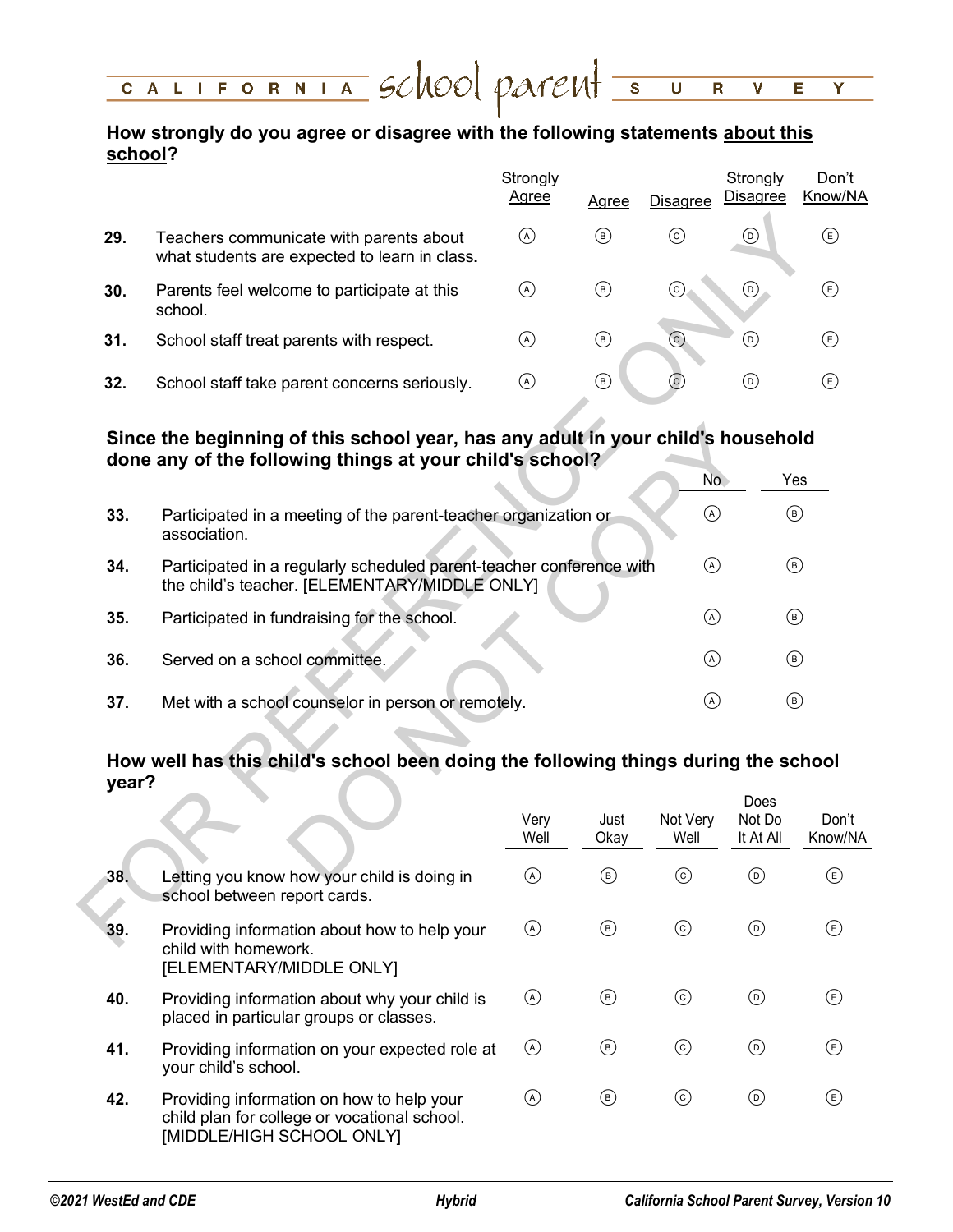#### CALIFORNIA School parent =  $\overline{\mathsf{U}}$  $\overline{\mathbf{R}}$  $\overline{\textbf{v}}$ E. Y

# **As you answer these questions, please think about you and your child's experience right now.**

# **How strongly do you agree or disagree with the following statements?**

|                                                                                                                               | Strongly<br>Agree | Agree                         | Disagree   | Strongly<br>Disagree              | Not sure/<br><b>NA</b>             |
|-------------------------------------------------------------------------------------------------------------------------------|-------------------|-------------------------------|------------|-----------------------------------|------------------------------------|
| 43. My child's teachers are responsive to my<br>child's social and emotional needs.                                           | $\odot$           | $\circledcirc$                | $\odot$    | $\odot$                           | $\circled{\scriptstyle\mathsf{E}}$ |
| 44. Support staff like counselors,<br>psychologists, and wellness staff are<br>available to my child if he/she needs<br>them. | $\odot$           | $\circledcirc$                | $_{\odot}$ | $_{\textcircled{\scriptsize{1}}}$ | $\bigcirc$                         |
| 45. My child is receiving adequate instruction<br>from teachers to support assigned work.                                     | $\odot$           | $\circledcirc$                | $\odot$    | $\odot$                           | $\circlede$                        |
| 46. My child is motivated to complete the<br>schoolwork she/he is assigned.                                                   | $\odot$           | $\bigcirc$                    | $_{\odot}$ | $_{\textcircled{\scriptsize{1}}}$ | $\circlede$                        |
| 47. My child feels hopeful about the future.                                                                                  | $\circledR$       | $^{\circledR}$                | $_{\odot}$ | $\odot$                           | $\bigcirc$                         |
| 48. Our school provides parents with advice<br>and resources to support my child's<br>social and emotional needs.             | $\circledR$       | $\textcircled{\scriptsize 1}$ | $\odot$    | $\odot$                           | $\circled{\scriptstyle\mathsf{E}}$ |
|                                                                                                                               |                   |                               |            |                                   |                                    |